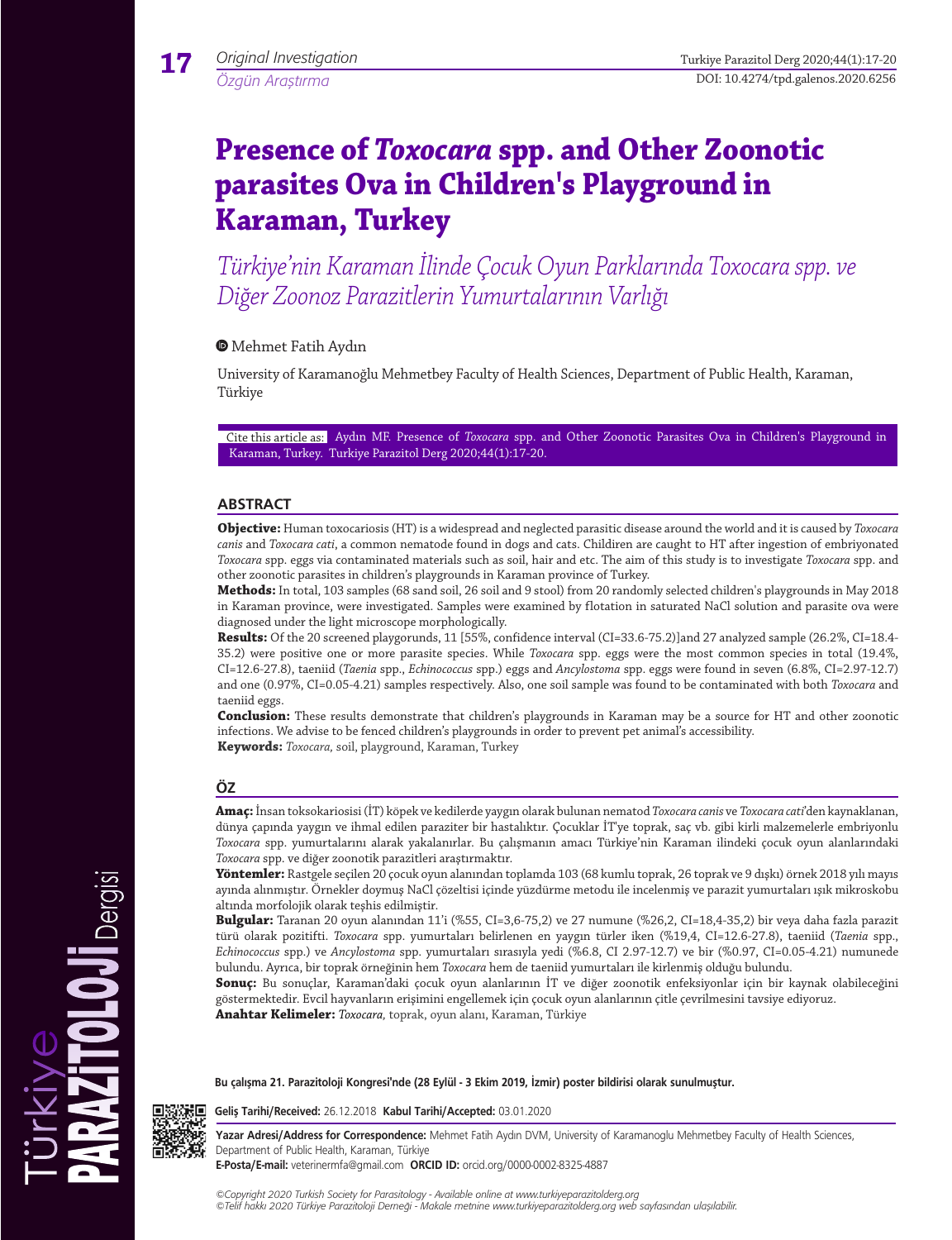## **INTRODUCTION**

Children are exposed to a wide range of zoonotic parasitic diseases while playing in public parks or playgrounds (1,2). *Toxocara canis* (*T. canis*) and *Toxocara cati* (*T. cati*), a common nematode found in dogs and cats (3,4), cause human toxocariosis (HT) or visceral larva migrans in general population (5). The disease is occurring after ingestion of embriyonated *Toxocara* spp. eggs via contaminated soils with pup feces and unwashed vegetables (6). Consumption of raw or semi-cooked meat containing larvae, contact with dogs, soil eating or pica and drinking unboiled water are among risk factors for HT (1,5,7).

Because of the public importance, more research was conducted to determine presence and frequency of *Toxocara* spp. and other parasites found in public areas worldwide (8-11). The purpose of this research is to determine *Toxocara* spp. and other potential parasites likely to be in children's playgrounds in Karaman province of Turkey, where no study was conducted for this aim.

### **METHODS**

This study was conducted in Karaman province, located at (37° 10' 51.632" N 33° 13' 20.075" E) coordinates in south of the Central Anatolia Region of Turkey. The province is about 1033 meters above sea level and has a surface area of 8869 km². While townwide show continental climate features, southern parts can shows temperate climate characteristics. The average annual percentage of relative humidity is 58% in Karaman.

Overall, 103 samples (68 sand soil, 26 soil and 9 stool) were collected from 20 children's playgrounds during May of 2018. Five samples were taken from each playground at least. For soil sampling, 250 gram specimen was taken from the 7 cm of ground in to plastic bags and examined within that day or on the following day. Soil samples were examined by flotation in saturated NaCl solution (12). In a big beaker 250 gr soil samples were homogenized with saturated NaCl solution (25 °C is 1.2 g/m). Then it was filtered in to a small glass, in order to remove coarse particles. Saturated NaCl solution was again added on to homogenized sample and coverglass was placed on to mix. After 20 min incubation cover glass was taken attentively and examined under the light microscope (objective: 40x). *Toxocara* spp. eggs

a The rate (…%) shows the MLE result

were diagnosed according to spherical shape, serrated surface and thick dark shell morphological properties.

#### **Statistical Analysis**

For statistical analysis Statistical Package for the Social Science (SPSS) version 16.0 (SPSS Inc., Chicago, IL, USA) package programme was used. Pearson's chi-square test was used to evaluate qualitative data. Statistical significance was evaluated at levels of 0.05 and 0.01. Maximum likelihood estimation with 95% confidence intervals (CI) of contamination rates was also calculated.

## **RESULTS**

As seen in Table 1, 11 of 20 playgrounds (55%, CI=33.6-75.2) and 27 of 103 samples (26.2%, CI=18.4-35.2) were found to be contaminated one or more parasite species eggs. While *Toxocara* spp. eggs were the most common species in total (19.4%, CI=12.6- 27.8), taeniid (*Taenia* spp., *Echinococcus* spp.) and *Ancylostoma* spp. eggs were found in seven (6.8%, CI=2.97-12.7) and one (0.97%, CI 0.05-4.21) sample respectively. Also, one soil samples was found to be contaminated both *Toxocara* and taeniid eggs.

#### **DISCUSSION**

Soil transmitted diseases are rapidly increasing worldwide due to the out-of-controlled pet animals, failures in antiparasitic treatment in animals and etc. (2,13). According to a recent metaanalysis, global prevalence of *Toxocara* spp. eggs in the world was 21% (14). This rate was reported as 16% for Turkey in the same study. Also high longitude and humidity was associated with high prevalence of *Toxocara* in environment (14). *Toxocara* egg. prevalence in children's playground was 19.4% in this study. In spite of this rate was higher than the prevalence for Turkey (16.0%), it is in accordance with the global prevalence reported by Fakhriet et al. (14). This finding be correlated with humidity rates and large population of stray dogs in the province. *Toxocara* spp. eggs in different provinces of Turkey vary from 4.16% to 64.28%. *Toxocara* eggs prevalence in soil samples was 4.16% in Konya (15), 7.3% in Kayseri (16), 8.33% in Istanbul (8), 10% in Kütahya (17), 15.05% in Ankara (18), 15.6% in Kırıkkale (19),

| Table 1. Distribution of Toxocara, Taenia and Ancylostoma eggs in the samples                                                                                 |                    |            |                      |           |                                           |                                |                               |                               |
|---------------------------------------------------------------------------------------------------------------------------------------------------------------|--------------------|------------|----------------------|-----------|-------------------------------------------|--------------------------------|-------------------------------|-------------------------------|
| Sample                                                                                                                                                        | NCS/<br><b>NAS</b> | <b>NPS</b> | <b>MLE</b><br>$(\%)$ | 95% CI    | Toxocara spp.<br>egg                      | Taenia spp. egg                | Toxocara + Taenia<br>spp. egg | Anclostoma spp. egg           |
| Playground                                                                                                                                                    | 20/20              | 11         | 55                   | 33.6-75.2 | $6/20(30\%)$ <sup>a</sup><br>CI 13.2-51.7 | $6/20(30\%)$<br>CI 13.2-51.7   | $1/20(5\%)$<br>CI 0.29-20.2   | $1/20(5\%)$<br>CI 0.29-20.2   |
| Sandy soil                                                                                                                                                    | 68/68              | 17         | 25                   | 15.8-36.1 | 12/68 (17.7%)<br>CI 9.86-27.8             | 5/68 (7.35%)<br>CI 2.7-15.2    | 0/68                          | 0/68                          |
| Soil                                                                                                                                                          | 26/26              | 7          | 26.9                 | 12.6-45.6 | $6/26(23.1\%)$<br>CI 9.88-41.3            | 2/26(7.69%)<br>CI 1.32-21.9    | 1/26(3.85%)<br>CI 0.22-15.9   | 0/26                          |
| Stool                                                                                                                                                         | 9/9                | 3          | 33.3                 | 9.54-65.5 | $2/9(22.2\%)$<br>CI 4.08-54.2             | 0/9                            | 0/9                           | $1/9(11.1\%)$<br>CI 0.66-40.5 |
| Total                                                                                                                                                         | 103/103            | 27         | 26.2                 | 18.4-35.2 | 20/103 (19.4%)<br>CI 12.6-27.8            | $7/103(6.8\%)$<br>CI 2.97-12.7 | 1/103 (0.97%)<br>CI 0.05-4.21 | 1/103 (0.97%)<br>CI 0.05-4.21 |
| NCS: Number of collected sample, NAS: Number of analyzed sample, NPS: Number of positive sample, MLE: Maximum likelihood estimation, CI: Confidence intervals |                    |            |                      |           |                                           |                                |                               |                               |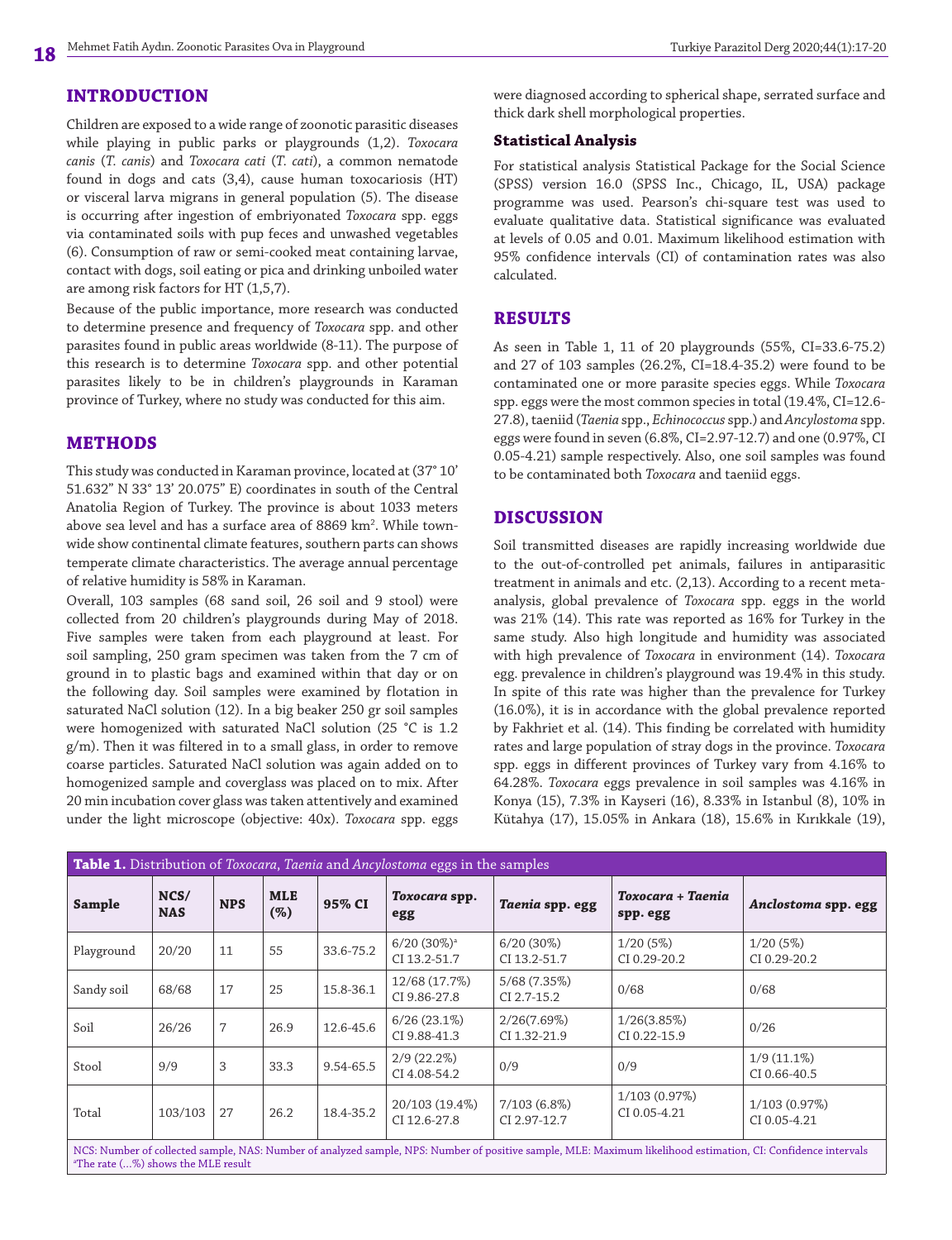18.91% in Aydın (20), 23% in Elazığ (12), 25.97% in Van (21), and 64.28% in Erzurum (9), respectively. In this study *Toxocara spp.* egg prevalence was 19.4% (20/103, CI=12.6-27.8). The Toxocara eggs prevalence we found in this study was higher than the study conducted in Konya Province (15), a metropolis neighbor to Karaman. This may be due to its being a metropolis, having more financial opportunities of its municipality and being easy of street animal rehabilitation. Also parasite egg. contamination was found lower than Erzurum. This may originate from differences in prevalence of risk factors between Erzurum and Karaman.

Taeniid (*Taenia* spp., *Echinococcus* spp.) eggs were found in 7 of 103 samples (6.8%) and also it was remarkable that 6 of 20 playgrounds (30%) were contaminated with this parasite. However, *Ancylostoma* spp. egg was determined in one stool sample (1/103, 0.97%). Taeniid and *Ancylostoma* eggs were determined in soil samples in Kayseri province of Turkey with rates of 0.8% and 0.4% respectively (16). While prevalence of taeniid eggs with combination of *Toxascaris leonina* in soil was 0.38% in Ankara (18), taeniid ova was detected with the rates of 3.12% and 1.0% in soils in Erzurum and Kırıkkale (9,19), respectively. Since *Ancylostoma*  spp. eggs are not as resistant to external conditions as taeniid eggs, their prevalence may be lower.

Since cheapness, easy practice and satisfactory results, flotation technique is one of the most preferred methods for detection of *Toxocara* spp. eggs in soil specimens (10,18,22,23). In addition, Caldwell (24), modified Baermann (25) and polymerase chain reaction (11,16) methods were used for this purpose. In this study we found high prevalence for *Toxocara* spp. eggs in playgrounds (6/20, 30%) and samples (27/103, 26.2%) with the flotation method. It was evaluated that this technique is still appropriate for detection of soil contamination.

Human toxocariosisis is a widespread and neglected parasitic disease due to lack of personal hygiene, increase of uncontrolled stray dog population and places have suitable environmental conditions around the world including Turkey (1,5,6,23,26). We found high contamination (19.4%) with *Toxoara* spp*.* eggs in this study. This probably will result in high *Toxocara* spp. infection in the province and we propose prevalence studies concerning HT and to determine risk factors for the disease.

## **CONCLUSION**

55% of playgrounds in Karaman were found to be contaminated with zoonotic parasite eggs. *Toxocara* spp., taeniid (*Taenia* spp., *Echinococcus* spp.) and *Ancylostoma* spp. ova prevalence were determined as 19.4%, 6.8% and 0.97% respectively. It is foreseen that these results may induce high human infection in the province. We also recommend children's playgrounds to be fenced to prevent pet animal's accessibility. It is also important that to improve public awareness with training programs.

**Acknowledgements:** We would like to thank the Karaman municipality for allowing the study.

#### **\* Ethics**

**Ethics Committee Approval:** Ethics committee approval was not received due to working with soil, sand and stool samples in playgrounds.

**Informed Consent:** No patients were used in the study. Because of working with soil, sand and fecal samples in the playgrounds, patient consent was not obtained.

**Peer-review:** Internally peer reviewed.

**Financial Disclosure:** No financial support was received for this study.

#### **REFERENCES**

- 1. Gyang PV, Akinwale OP, Lee YL, Chuang TW, Orok AB, Ajibaye O, et al. Seroprevalence, disease awareness, and risk factors for Toxocara canis infection among primary school children in Makoko, an urban slum community in Nigeria. Acta Trop 2015;146:135-40.
- 2. Gordon CA, Kurscheid J, Jones MK, Gray DJ, McManus DP. Soil-Transmitted Helminths in Tropical Australia and Asia. Trop Med Infect Dis. 2017;23;2:E56.
- 3. Çiçek M, Yılmaz H. Van Yöresinde İnsan ve Köpeklerde Toxocariasis'in Yayılışı. Kafkas Univ Vet Fak Derg 2012;18:531-536.
- 4. Öge H, Öge S, Özbakış G, Gürcan S. Comparison of Toxocara eggs in hair and faecal samples from owned dogs and cats collected in Ankara, Turkey. Vet Parasitol 2014;206:227-31.
- 5. Aghamolaie S, Seyyedtabaei SJ, Behniafar H, Foroutan M, Saber V, Hanifehpur H, et al. Seroepidemiology, modifiable risk factors and clinical symptoms of Toxocara spp. infection in northern Iran. Trans R Soc Trop Med Hyg 2019;1;113:116-22
- 6. Selek MB, Baylan O. İnsan toksokariyazı. Turk Hij Den Biyol Derg 2013;70:113-134.
- 7. Ma G, Holland CV, Wang T, Hofmann A, Fan CK, Maizels RM, et al. Human toxocariasis. Lancet Infect Dis 2018;18:e14-e24.
- 8. Toparlak M, Gargılı A, Tüzer E, Keleş V, Esatgil M, Çetinkaya H. Contamination of Children's Playground Sand pits with *Toxocara* eggs in İstanbul, Turkey. Turk J Vet Anim Sci 2002;26:317-20.
- 9. Avcıoğlu H, Balkaya I. The Relationship of Public Park Accessibility to Dogs to the Presence of Toxocara Species Ova in the Soil. Vector Borne Zoonotic Dis 2011;11:177-80.
- 10. Kleine A, Springer A, Strube C. Seasonal variation in the prevalence of Toxocara eggs on children's playgrounds in the city of Hanover, Germany. Parasit Vectors 2017;10:248.
- 11. Choobineh M, Mikaeili F, Sadjjadi SM, Ebrahimi S, Iranmanesh S. Molecular characterization of Toxocara spp. eggs isolated from public parks and playgrounds in Shiraz, Iran. J Helminthol 2019;93:306-12.
- 12. Şimşek S, Ütük AE, Köroğlu E. Elazığ'daki Bazı Okul Bahçelerinde *Toxocara* spp. Yumurtalarının Yaygınlığı. FÜ Sağ Bil Vet Derg 2005;19:133-36.
- 13. Traversa D, Frangipanedi Regalbono A, Di Cesare A, La Torre F, Drake J, Pietrobelli M. Environmental contamination by canine geohelminths. Parasites&Vectors 2014;7:67.
- 14. Fakhri Y, Gasser RB, Rostami A, Fan CK, Ghasemi SM, Javanian M, et al. Toxocara eggs in public places worldwide - A systematic review and metaanalysis. Environ Pollut 2018;242:1467-1475.
- 15. Güçlü F, Aydenizoz M. Çocuk parklarındaki kumların kopek ve kedi helminti yumurtaları ile kontaminasyonunun tesbiti. Turkiye *Parazitol Derg 1998;* 23, 24-7. / 1998;22:194-8.
- 16. Bozkurt O, Yıldırım A, İnci A, Çiloğlu A, Bişkin Z, Düzlü O. Kayseri İli Parklarında Bulunan Oyun Alanlarının Askarit Türleri İle Kontaminasyonunun Parazitolojik ve Moleküler Yöntemlerle Araştırılması. Kafkas Univ Vet Fak Derg 2012;18:A175-180.
- 17. Akdemir C. Visceral larva migrans among children in Kütahya (Turkey) and an evaluation of playgrounds for *T. canis* eggs. Turk J Pediatr 2010;52:158-62.
- 18. Avcıoğlu H, Burgu A. Seasonal Prevalence of Toxocara Ova in Soil Samples from Public Parks in Ankara Turkey. Vector Borne Zoonotic Dis 2008;8:345-50.